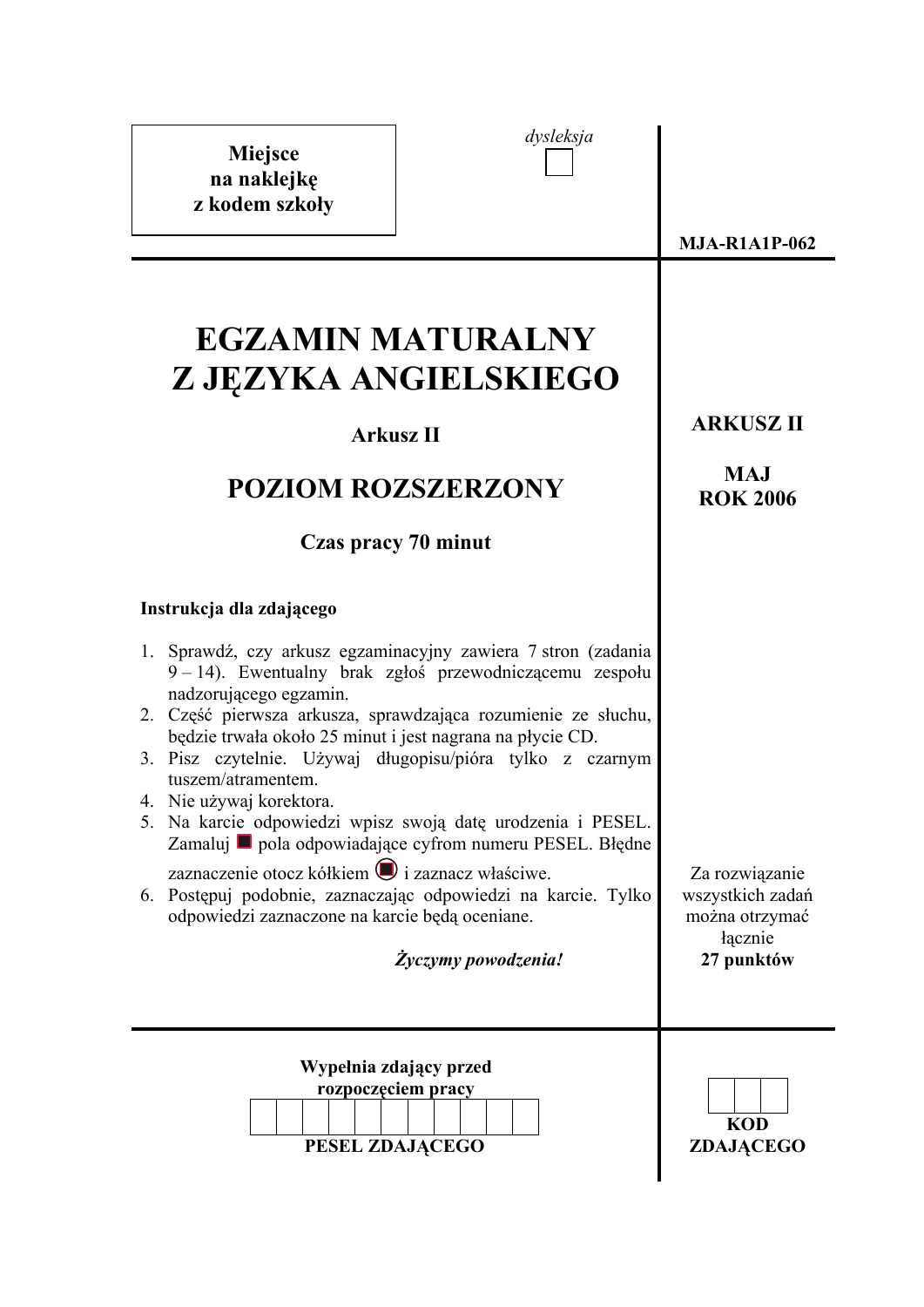# **ROZUMIENIE ZE SŁUCHU**

### **Zadanie 9.** *(4 pkt)*

**Zapoznaj się z treścią zadania. Usłyszysz dwukrotnie zapowiedzi czterech programów telewizyjnych (9.1.-9.4.). Na podstawie usłyszanych informacji przyporządkuj jedno zdanie (A-G) do każdego programu i wpisz odpowiednie litery do tabeli. Trzy zdania podane zostały dodatkowo i nie pasują do żadnego programu. Za każdą poprawną odpowiedź otrzymasz l punkt.** 

- **A.** This is a story of a victory that was near but never came true.
- **B.** You will find out someone's identity.
- **C.** You will learn how famous works of art are created.
- **D.** A number of legends from the Middle Ages are presented in this programme.
- **E.** This programme presents a surprising picture of a medieval society.
- **F.** You will gain a new insight into someone's personality.
- **G.** This programme shows how Bonnie Prince Charlie won one of his battles.

| 9.1. |  |
|------|--|
| 9.2. |  |
| 9.3. |  |
| 9.4. |  |

# *PRZENIEŚ ROZWIĄZANIE NA KARTĘ ODPOWIEDZI!*

### **Zadanie 10.** *(6 pkt)*

**Zapoznaj się z treścią zadania. Usłyszysz dwukrotnie wypowiedź na temat problemu zatłoczonych autostrad w Wielkiej Brytanii. Na podstawie usłyszanych informacji zdecyduj, które z podanych zdań są zgodne z treścią tekstu (TRUE), a które nie (FALSE). Zaznacz znakiem X odpowiednią rubrykę w tabeli.** 

**Za każdą poprawną odpowiedź otrzymasz 1 punkt.** 

|              |                                                                                      | <b>TRUE</b> | <b>FALSE</b> |
|--------------|--------------------------------------------------------------------------------------|-------------|--------------|
| 10.1.        | British people are satisfied with the quality of public transport.                   |             |              |
| 10.2.        | The motorways in Britain are more often jammed than those in<br>France or Germany.   |             |              |
| 10.3.        | The law introduced in 1994 improved the situation on the<br>motorways.               |             |              |
| 10.4.        | Due to legal regulations lorries in Britain travel at more or less the<br>same pace. |             |              |
| <b>10.5.</b> | In Germany lorries are restricted to one lane during rush hours.                     |             |              |
|              | <b>10.6.</b> Lorries are banned on British motorways on public holidays.             |             |              |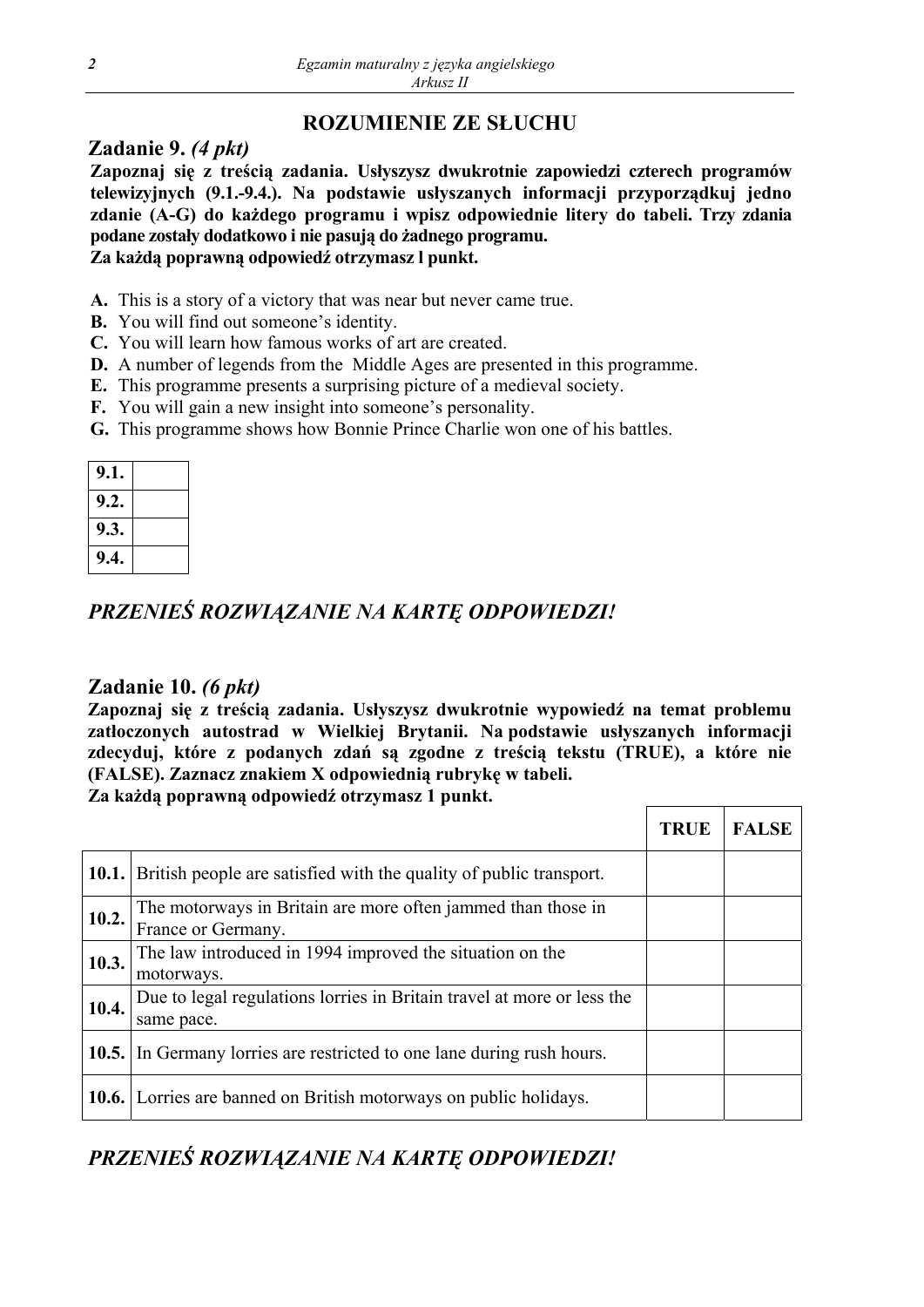### **Zadanie 11.** *(5 pkt)*

**Zapoznaj się z treścią zadania. Usłyszysz dwukrotnie wywiad z prezenterem telewizyjnym. Z podanych możliwości odpowiedzi wybierz właściwą, zgodną z treścią tekstu. Zakreśl literę A, B, C lub D.** 

### **Za każdą poprawną odpowiedź otrzymasz l punkt.**

- **11.1.** John Hammond got the first job connected with forecasting
	- **A.** in 2003.
	- **B.** in the mid-1990s.
	- **C.** after graduation.
	- **D.** 7 years ago.
- **11.2.** John believes that the job of a broadcast meteorologist
	- **A.** gives the chance to interview famous people.
	- **B.** suits people who like to attract attention.
	- **C.** requires a good sense of humour.
	- **D.** is sometimes serious and uninteresting.
- **11.3.** According to John the worst thing about his job is
	- **A.** having to forecast bad weather.
	- **B.** making numerous mistakes.
	- **C.** getting nervous before broadcasts.
	- **D.** having to work night-shifts.
- **11.4.** John remembers the BBC weatherman Bert Ford because he
	- **A.** got some handy hints from him.
	- **B.** received a bulletin from him.
	- **C.** had an opportunity to talk to him.
	- **D.** frequently wrote letters to him.
- **11.5.** During the interview John
	- **A.** encourages other people to follow a similar career path.
	- **B.** describes how complicated weather presenting is.
	- **C.** explains why the job is both appealing and stressful.
	- **D.** presents lucky coincidences influencing his career.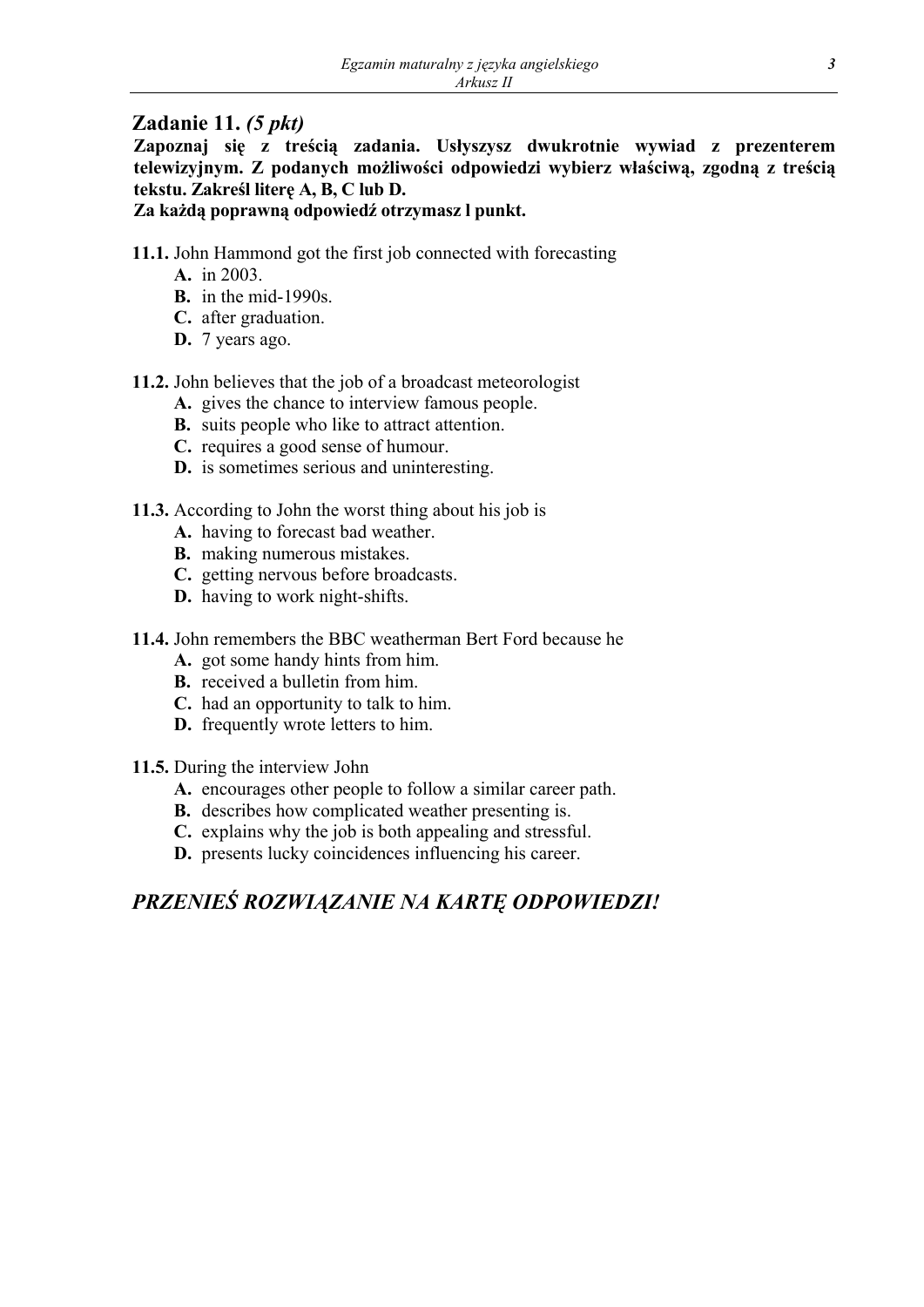### **ROZUMIENIE TEKSTU CZYTANEGO I ROZPOZNAWANIE STRUKTUR LEKSYKALNO-GRAMATYCZNYCH**

#### **Zadanie 12.** *(5 pkt)*

### **Przeczytaj poniższy tekst. Na podstawie informacji w nim zawartych, z podanych**  możliwości odpowiedzi wybierz właściwą, zgodną z treścią tekstu. Zakreśl literę A, B, C **lub D. Za każdą poprawną odpowiedź otrzymasz 1 punkt.**

Nicky was too young and inexperienced to beat any first-class tennis players in the Monte Carlo tournament, but he did not disgrace himself. He snatched an unexpected victory over a Spanish player and gave one of the Austrians a closer match than anyone had thought possible. In the mixed doubles he got into the semi-finals. His charm conquered everyone and he vastly enjoyed himself.

The tournament came to an end and the day following he was to fly back to London. Anxious to play his best he had lived very carefully, smoking little and drinking nothing, and going to bed early; but on his last evening he thought he would like to see something of the life in Monte Carlo, of which he had heard so much. An official dinner was given to the tennis-players and after dinner with the rest of them he went into the Sporting Club. It was the first time he had been there. Monte Carlo was full and the rooms were crowded. Nicky had never before seen roulette played except in the pictures; he stopped at the first table he came to; chips of different sizes were scattered over the green cloth; the croupier gave the wheel a sharp turn and with a flick threw in the little white ball. After what seemed an endless time the ball stopped and another croupier with a broad, indifferent gesture raked in the chips of those who had lost.

Nicky stood for a while looking at the losers' money being raked-in by the croupier and the money that was won paid out to the winners. It was impossible to deny that it was thrilling. It did seem silly to leave Monte without putting something on the table just once. It would be an experience, and at his age you had to have all the experience you could get. He reflected that he hadn't promised his father not to gamble, he'd promised him not to forget his advice. It wasn't quite the same, was it? He took a hundred-franc note out of his pocket and rather shyly put it on number eighteen. He chose it because that was his age. With a wildly beating heart he watched the wheel turn; the little white ball whizzed about like a small demon of mischief; the wheel went round more slowly, the little white ball hesitated, it seemed about to stop, it went on again; Nicky could hardly believe his eyes when it fell into number eighteen. A lot of chips were passed over to him and his hands trembled as he took them. It seemed to amount to a lot of money. He was so confused that he never thought of putting anything on the following round. He was really surprised when eighteen again came up. There was only one chip on it.

'By George, you've won again,' said a man who was standing near to him.

'Me? I hadn't got anything on.'

'Yes, you had. Your original stake. They always leave it on unless you ask for it back. Didn't you know?'

Another packet of chips was handed over to him. Nicky's head reeled. He counted his gains: seven thousand francs. A queer sense of power seized him; he felt wonderfully clever. This was the easiest way of making money that he had ever heard of.

abridged from: *'The Facts of Life' by W. Somerset Maugham The Penguin Book of British Comic Stories, compiled by Patricia Craig*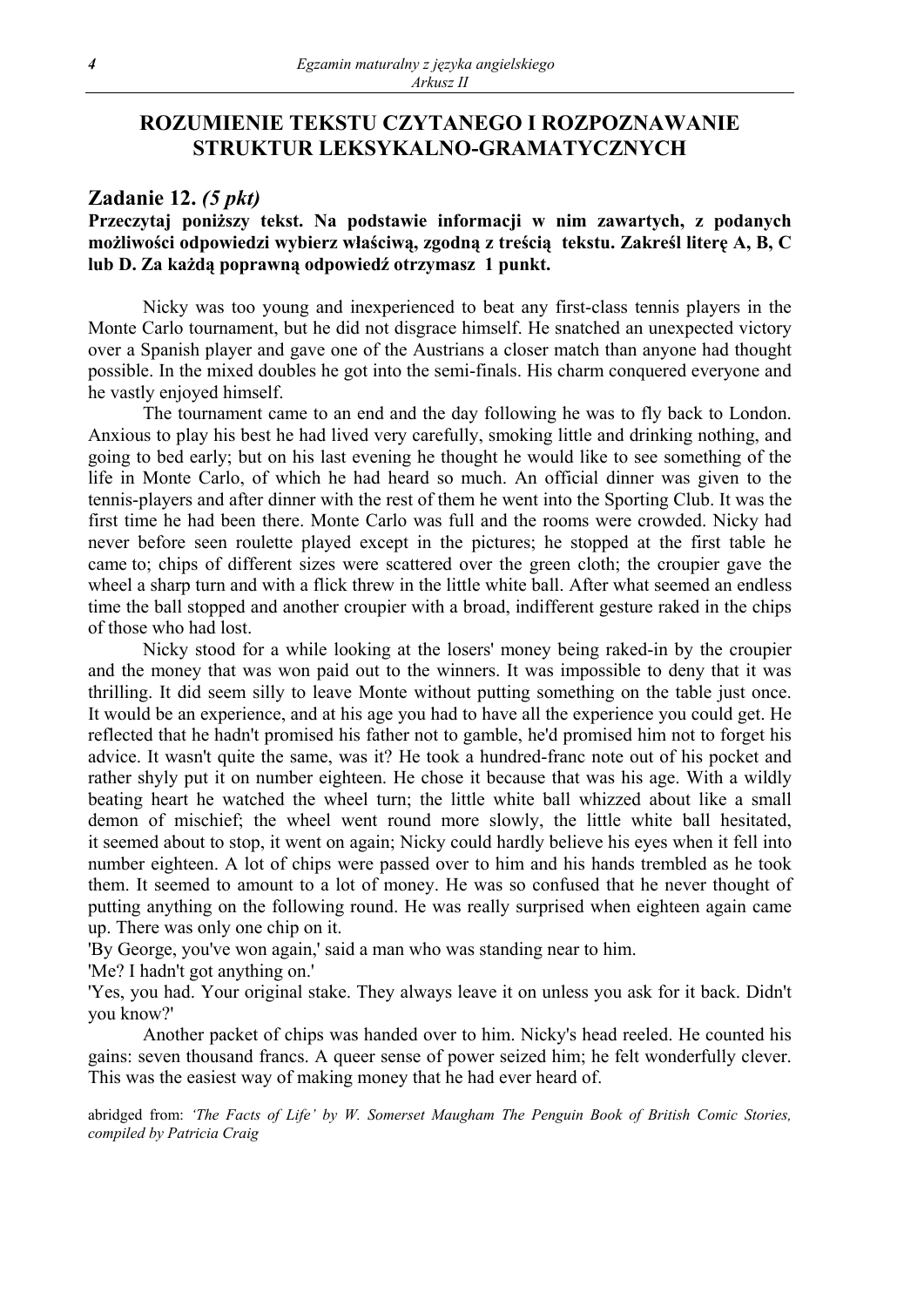- **12.1.** In the Monte Carlo tennis tournament Nicky
	- **A.** represented Austria.
	- **B.** played both singles and doubles.
	- **C.** won the semi-finals.
	- **D.** only played with second-class players.
- **12.2.** On the last night Nicky
	- **A.** attended a formal reception.
	- **B.** went to bed early before his return flight.
	- **C.** decided not to drink any alcohol.
	- **D.** left the official dinner before the other guests.
- **12.3.** When he watched the people playing roulette, he
	- **A.** found the game too exciting to resist.
	- **B.** felt silly, because he didn't understand the game.
	- **C.** thought the promise he had made to his father was silly.
	- **D.** decided to experience gambling once again.
- **12.4.** When Nicky entered the game, he
	- **A.** intended to play until he lost one hundred francs.
	- **B.** wasn't very excited because the stake was low.
	- **C.** bet on a number that was meaningful to him.
	- **D.** immediately won seven thousand francs.
- **12.5.** Nicky won in the second round because he
	- **A.** had decided to choose the same number.
	- **B.** had followed the advice of a man next to him.
	- **C.** had put more money on number 18.
	- **D.** didn't fully know the rules of the game.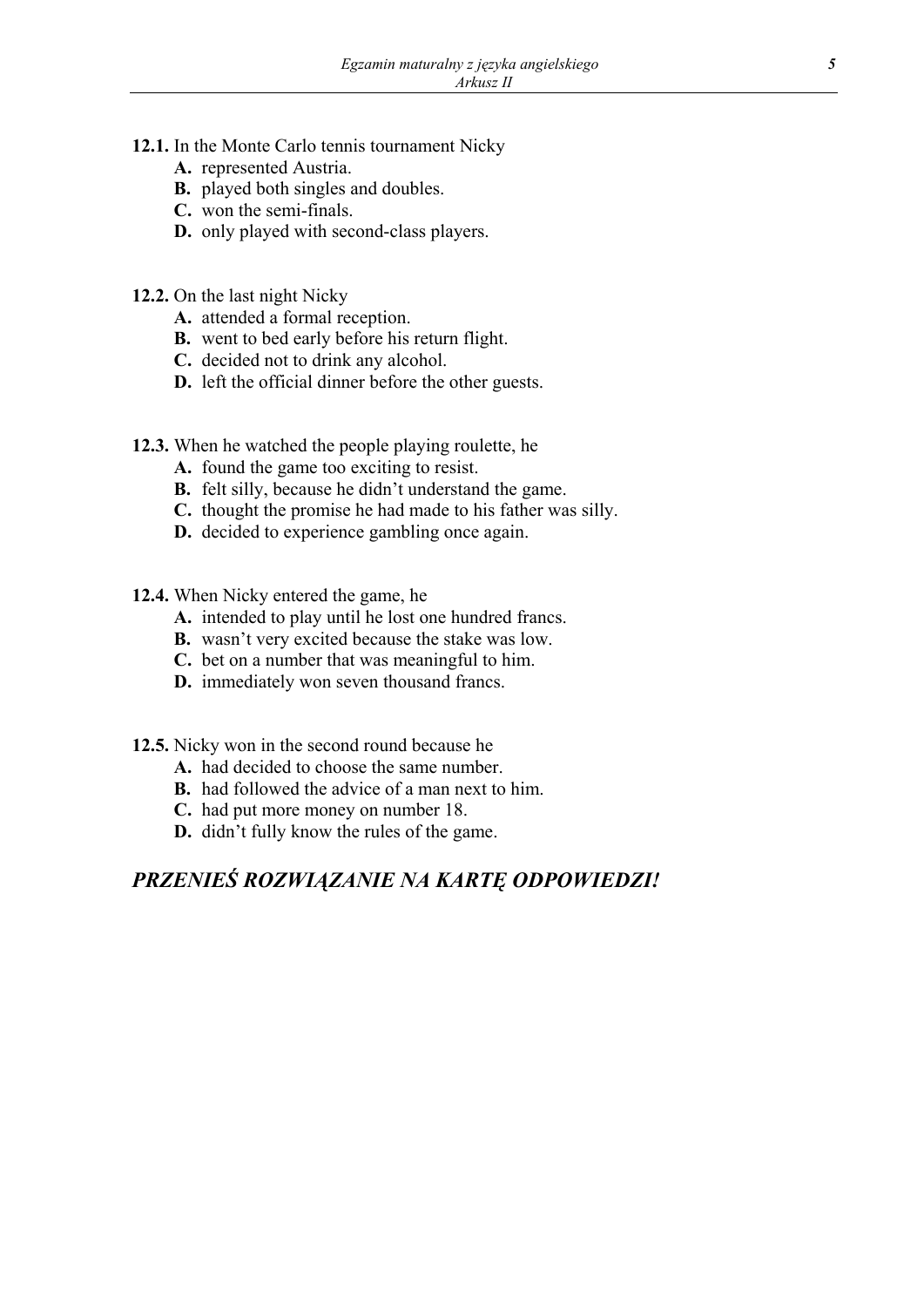## **Zadanie 13. (***4 pkt***)**

**Przeczytaj poniższy tekst, z którego usunięto cztery zdania. Dobierz brakujące zdania (A-F), tak aby otrzymać logiczny i spójny tekst. W każdą lukę (13.1.-13.4.) wpisz literę, którą oznaczone jest brakujące zdanie. Dwa zdania podane zostały dodatkowo i nie pasują do tekstu. Za każdą poprawną odpowiedź otrzymasz l punkt.** 

Yahoo, MSN, Altavista - do those names ring a bell? Even if you are not an internet addict they should sound familiar. They are examples of internet portals which were the driving force of the net in the second half of the 1990s. The theory was simple: giant websites needed to display lots of advertisements to make money. **13.1.\_\_\_\_** The obvious way to do this was to give users lots of reasons to stick around. So, both portals and search sites started to add various extra features like email, chat rooms or photo albums to attract viewers. As a result they had messy, feature-packed front pages where the search and directory functions had become smaller and harder to find.

Then, Google arrived, like a breath of fresh air. Its front page was, by contrast, clean and spacious, with a big search box that left users in no doubt about its function. Best of all, its search was noticeably faster and better than its main rivals. The company solved the advertising problem just as brilliantly. **13.2.\_\_\_\_** These small text ads were targeted to the search each user was making, and could be as useful as the search results. Instead of reaching thousands of people who were not interested, the idea was to reach the handful who were.

But searching web text was not enough for Google. It started to search images and other documents; it also added a directory, mail order shopping catalogues, a news service and, most recently, books and scholarly papers. The company has also expanded into other areas, by creating new services or buying other companies. These include Google Answers, Picasa photo album, Keyhole satellite imagery, and a language translation service. No doubt there will be more to come. **13.3.** Hence the need for Google Fusion, the service that could eventually bring most of the services together on a single portal page.

Overall the quality of individual services seems less important than the fact that there are so many of them. Google has gradually changed from a search company into a media firm, whether it's willing to admit it or not. **13.4.** In this market, Google has taken its first baby steps, while the opposition is miles ahead.

adapted from: *The Guardian, Portal Combat, 2005* 

- **A.** Instead of selling mass-market ad banners that were boring and slowed pages, it created AdWords.
- **B.** To create the opportunity to show these banner ads, they had to attract and retain lots of "eyeballs".
- **C.** These clever methods of advertising made Google's founders, Larry Page and Sergey Brin, billionaires.
- **D.** However, despite the multitude of services owned by Google, some are poorly integrated with each other, or not integrated at all, so even regular users may not know they exist.
- **E.** If it tackles this large market with the pace and skill it applied to search, it should do very well, but the future is not guaranteed.
- **F.** Google is top in the world of web search and the attempt to become something more a portal – is out of the question.